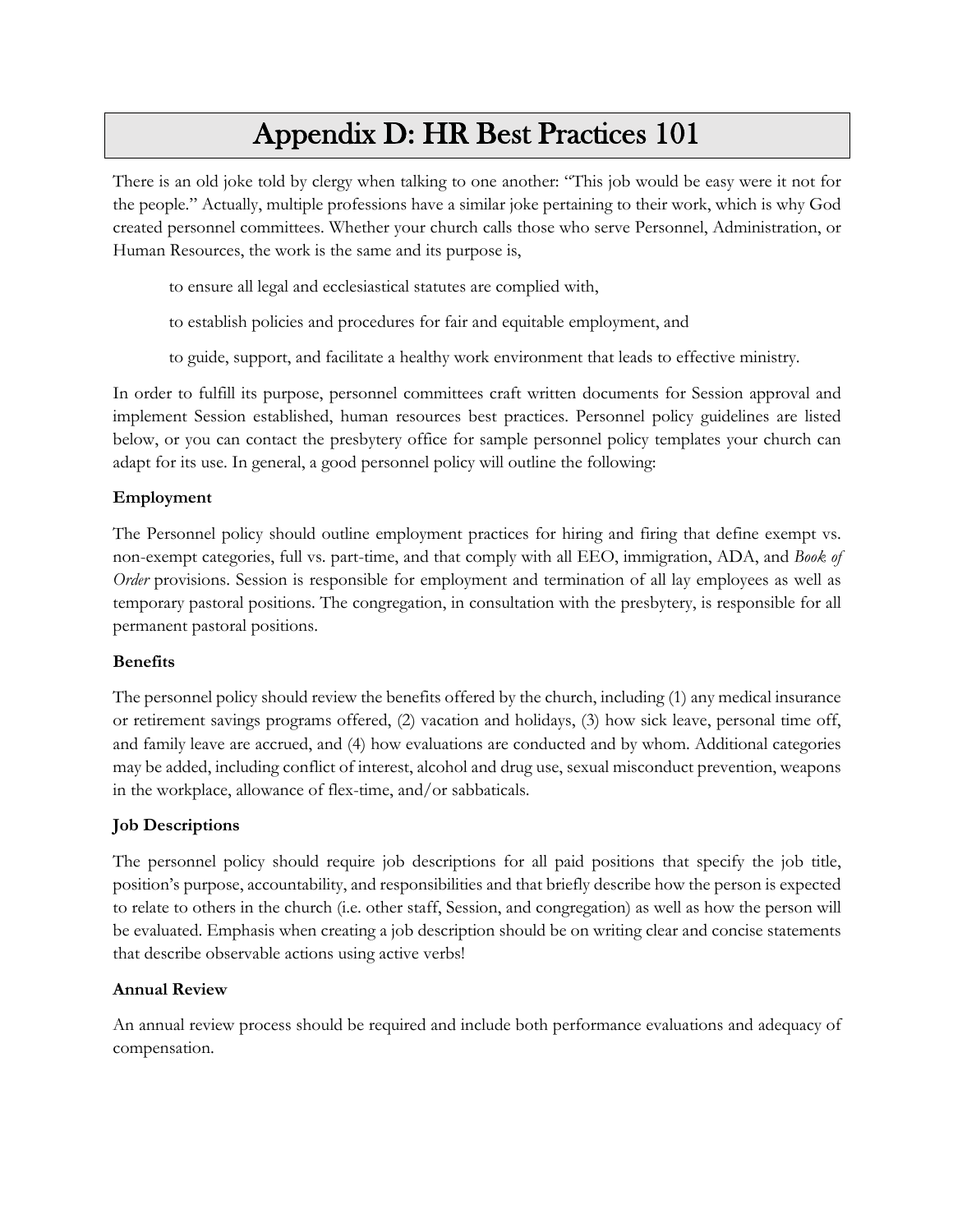#### **Performance Evaluations**

*Performance evaluation for staff:* Evaluations are for the purpose of guiding professional development and/or realigning staff conduct toward more effective service. Therefore, evaluations should seek to avoid a punitive tone in favor of coaching, guidance, and clarity of what is expected. The staff person should have input into the evaluation so that it is a two-way conversation. Ordinarily, performance evaluations are conducted by the head of staff or the staff person's direct supervisor. Personnel committee members may be asked to participate in the gathering of input for staff evaluations, although this is not a universal practice in churches. All evaluations should be filed with the Clerk of Session for the employee's confidential file.

*Performance evaluation for pastor:* It is recommended that Session's read Jill Hudson's *When Better Isn't Enough: Evaluation Tools for the 21st Century* (Alban Books, 2004), which suggests pastor-specific model for performance evaluation.

## **Compensation**

*Adequacy of compensation for staff:* Compensation for all lay staff is approved by the Session and should be commensurate with comparable positions in the local economy.

*Adequacy of compensation for ministers:* Compensation for permanent pastoral positions is set by the congregation, while compensation for temporary pastoral positions is set by the Session. Presbytery sets the minimum terms of call for effective salary, which is currently set at \$52,000 per year for a full-time position. "Effective salary" is generally defined as the sum of cash salary + housing, though see the next page for a complete definition of a pastor's terms of call and preferred ways to tax-advantage the terms of call.

As part of the terms of call, ministers are allowed a housing allowance that is tax-exempt. The housing allowance includes one's mortgage or rental costs, housing related fees (e.g. title search, HOA, etc.), repairs and upgrades, and the costs of living in the home such as utilities, furnishings, yard costs but excluding food and domestic services. "The responsibility for accurate estimates of the housing allowance and payment of applicable taxes rests solely with the employee" (*Guidelines for Session Personnel Committees,* page 10). All Board of Pension and IRS requirements must be followed.

## **Complaints / Grievances**

Complaints or grievances should be directed to the employee's direct supervisor or the head of staff, as applicable, understanding that "the personnel committee not interfere with the ongoing supervision that the head of staff provides…[working] in a supportive and counseling relationship with the head of staff and with other staff as needed." (*Guidelines, ibid.,* page 1.) Clarity about the role of the personnel committee when there is a complaint is essential to avoid the common occurrence of "triangling" in the church. The personnel committee should avoid allowing itself to be drawn into a triangle between the head of staff and employee as its primary concern is upholding the legal, policy and mission rubrics described below.

When a complaint is about the head of staff or cannot be solved in conversation with the head of staff, the employee has the right to formalize the complaint in writing to the personnel committee. As a first step, the committee should assess the grievance according to the following rubrics: